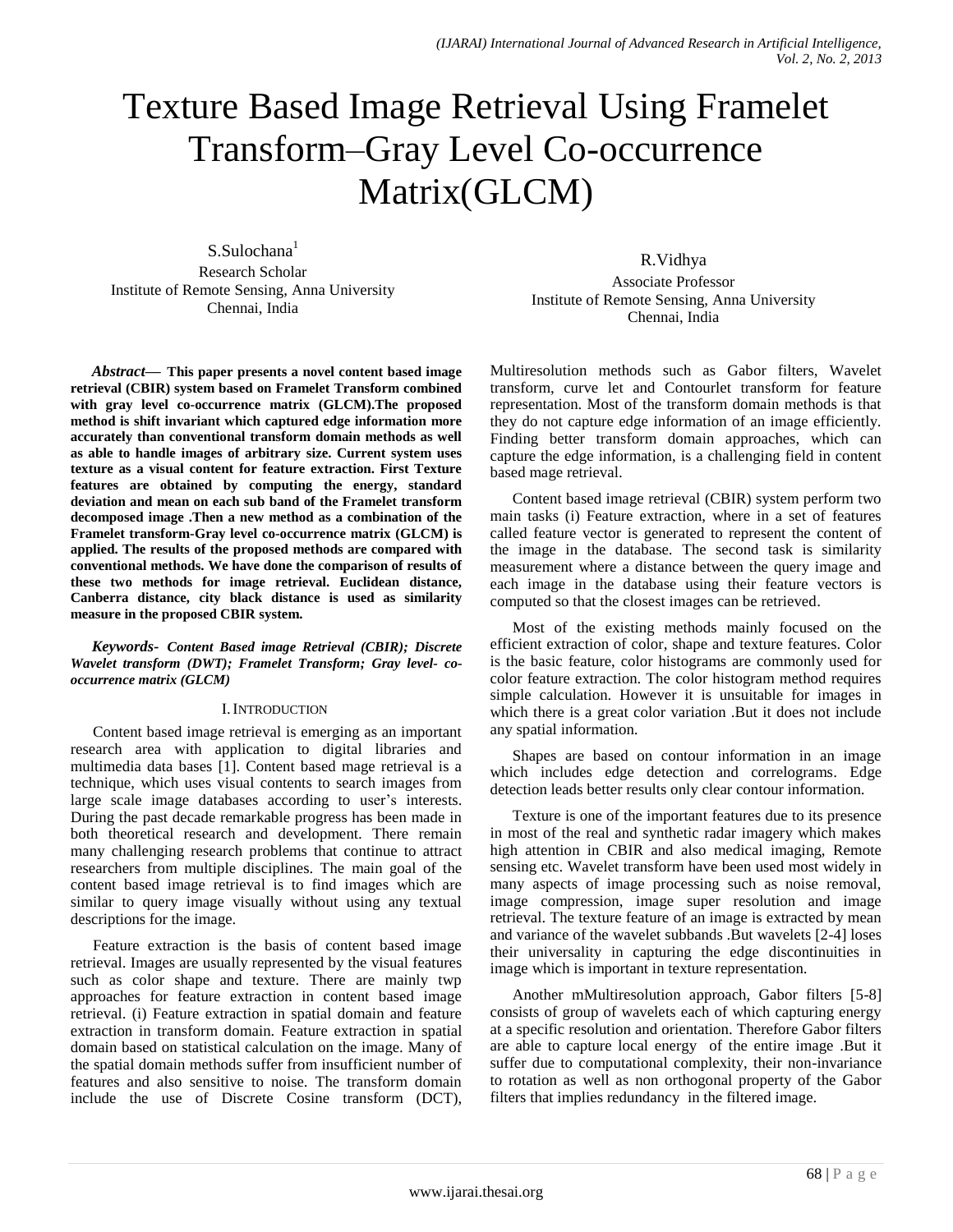The Dual tree complex wavelets transform (DT-CWT) [9- 12] as introduced by Kingsbury has been used to found an important tool for image texture analysis and feature extraction which overcome the drawbacks of both Gabor and Discrete Wavelet transform(DWT).

Curvelet transform [13]-[15] was introduced by Donoho is another multiresolution transform which provides more edge information. But computationally is not efficient in in large images.

Contourlet transform[16-19] was proposed by Do& Vetterli is a multiscale and directional image representation that uses a wavelet like structure for edge detection and than a local directional transform for contour segment detection . This transform also shift sensitive due to up and down sampling of Laplacian filters.

Cunha and Zhou proposed a modified version [20-21] of Contourlet transform which was constructed by combing a non sub sampled Laplacian pyramid and non sub sampled directional filter banks known as Non sub sampled Contourlet transform. Though much advancement made in content based image retrieval system, finding an efficient retrieval method is a major challenge for researchers. In this paper we introduced a new texture feature based on Framelet transform is proposed .The technique makes use of Framelet transform which represents the latest research on multiresolution analysis of digital image processing. This method overcomes the weakness of conventional wavelets to obtain noise free edges of images with less computational complexity.

All standard paper components have been specified for three reasons: (1) ease of use when formatting individual papers, (2) automatic compliance to electronic requirements that facilitate the concurrent or later production of electronic products, and (3) conformity of style throughout the proceedings. Margins, column widths, line spacing, and type styles are built-in; examples of the type styles are provided throughout this document and are identified in italic type, within parentheses, following the example.

#### II. FRAMELET TRANSFORM

Framelet transform [22-25] which is similar to wavelets but has some differences. Framelets has two or more high frequency filter banks, which produces more subbands in Decomposition.

This can achieve better time frequency localization ability in image processing. There is redundancy between the Framelet sub bands, which means change in coefficients of one band can be compensated by other sub bands coefficients. After Framelet decomposition, the coefficient in one subband has correlation with coefficients in the other subband. This means that changes on one coefficient can be compensated by its related coefficient in reconstruction stage which produces less noise in the original image.

## *A. Mathematical overview*

In contrast to wavelets, Framelets have one scaling function  $\varphi(t)$  and two wavelet functions  $\psi_1(t)$  and  $\psi_2(t)$ .

A set of functions  $\{\psi_1, \psi_2, \dots \dots \dots \dots \psi_{N-1}\}$  in a square integrable space  $L^2$  is called a frame if there exist  $A > 0$ ,  $B < \infty$ so that, for any function  $f \in L^2$ 

 $||A||f||^2 \leq \sum_{i=1}^{N-1} \sum_i \sum_k |\langle f, \psi^i(2^j - k) \rangle|^2$  $\sum_{i=1}^{N-1} \sum_j \sum_k |\langle f, \psi^i(2^j - k)\rangle|^2 \leq B \|f\|^2$ (1) Where *A* and *B* are known as frame bounds. The special case of  $A = B$  is known as tight frame. In a tight frame we have, for all  $f \in L^2$  . In order to derive fast wavelet frame, multiresolution analysis is generally used to derive tight wavelet frames from scaling functions

Now we obtain the following spaces,

$$
V_j = span_k \{ \varphi(2^j t - k) \tag{2}
$$

$$
W_j = span_k \{ \psi^i(2^j t - k) \mid i = 1, 2, \dots, N - 1 \tag{3}
$$

With 
$$
V_j = V_{j-1} \cup W_{1,j-1} \cup W_{2,j-1} \cup \dots \dots \cup W_{N-1,j-1}
$$
 (4)

The scaling function  $\varphi(t)$  and the wavelets  $\psi_1(t)$  and  $\psi_2(t)$  are defined through these equations by the low pass filter  $h_0(n)$  and the two high pass filters  $h_1(n)$  and  $h_2(n)$ 

$$
Let \varphi(t) = \sqrt{2} \sum_{n} h_0(n) \varphi(2t - n)
$$
\n(5)

$$
\psi_i(t) = \sqrt{2} \sum_n h_i(n) \varphi(2t - n) \quad i = 1, 2 \dots \tag{6}
$$

## *B. Perfect Reconstruction conditions and Symmetry Conditions*

The Perfect Reconstruction (PR) conditions for the three band filter bank can be obtained by the following two equations

$$
\sum_{i=0}^{2} H_i(z) H_i(z^{-1}) = 2
$$
  
(7)  

$$
H_i(z^{-1}) = 0
$$
 (8)

 $\sum_{i=0}^{2} H_i(-z)H_i$ A wavelet tight frame with only two symmetric or anti symmetric wavelets is generally impossible to obtain with a compactly supported symmetric scaling function $(t)$ . Therefore if  $h_0(n)$  is symmetric compactly supported. Then antisymmetric solution  $h_1(n)$  and  $h_2(n)$  exists if and only if all the roots of  $2 - H_0(z)H_0(z^{-1}) + H_0(-z)H_0(-z^{-1})$  has even multiplicity.

 $\text{caseH}_2(z) = H_2(-z)$ : The goal is to design a set of three filters that satisfy the PR conditions in which the low pass filter  $h_0(n)$  is symmetric and the filters  $h_1(n)$  and  $h_2(n)$  are either symmetric or anti symmetric. There are two cases. Case I denotes the case where  $h_1(n)$  is symmetric and  $h_2(n)$  is anti symmetric. Case II denotes the case where  $h_1(n)$  and  $h_2(n)$ are both anti symmetric. The symmetric condition for  $h_0(n)$  is

$$
h_0(n) = h_0(N-1-n)
$$
\n(9)

Where N is the length of the filter  $h_0(n)$ . We dealt with case I of even length filters. Solutions for Case I can be obtained from solutions where  $h_2(n)$  time reversed version of is  $h_1(n)$  and where neither filter is anti-symmetric. To show this suppose that  $h_0(n)$ ,  $h_1(n)$  and  $h_2(n)$  satisfy the PR conditions and that

$$
h_2(n) = h_1(N - 1 - n)
$$
  
(10)  
Then by defining  

$$
h_1^{new} = \frac{1}{\sqrt{2}} (h_1(n) + h_2(n - 2d))
$$
 (11)

$$
h_2^{new} = \frac{1}{\sqrt{2}} (h_1(n) - h_2(n - 2d)) \quad \text{with } d \in \mathbb{Z} \tag{12}
$$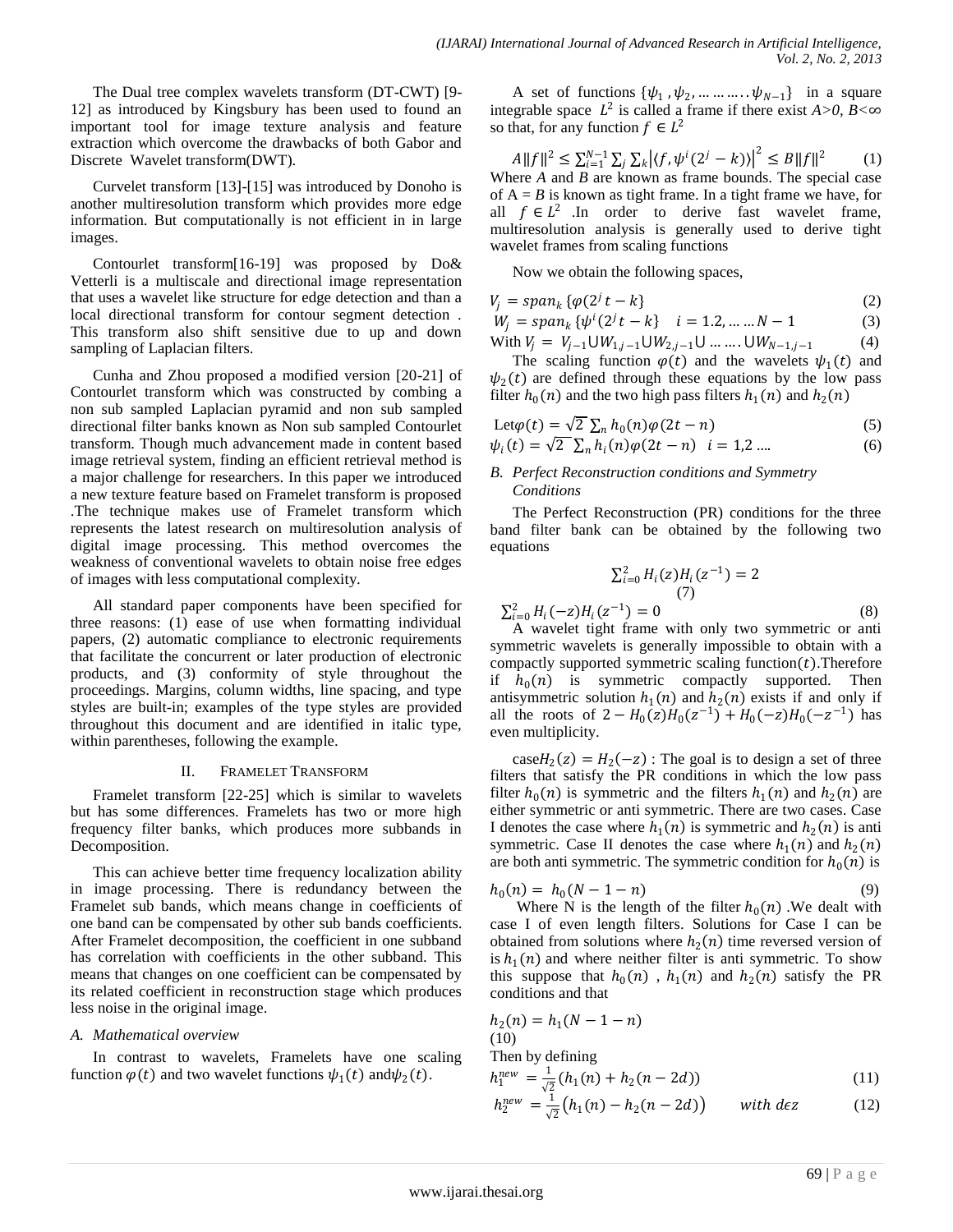The filters  $h_0$   $h_1^{new}$ ,  $h_2^{new}$  also satisfy the PR conditions, and  $h_1^{new}$  and  $h_2^{new}$  are symmetric and symmetric as follows

$$
h_1^{new} (n) = h_1^{new} (N_2 - 1 - n) \tag{13}
$$

 $h_2^{new}$  (n) =  $-h_2^{new}$  ( $N_2 - 1 - n$ )(14) (14) Where  $N_2 = N + 2d$ 

The polyphase components of the filters  $h_0(n)$ ,  $h_1(n)$ and $h_2(n)$  are given in [25] with symmetries in Equ(9) And Equ (10) satisfies the PR conditions . The 2D extension of filter bank is illustrated on "Fig .1".



Fig. 1. An Over Sampled Filter Bank For 2D Image

#### III. GRAY LEVEL CO-OCCURRENCE MATRIX(GLCM)

Haralick first introduced the use of co-occurrence probabilities using GLCM [26-28] for extracting various texture features. GLCM is also called as Gray level Dependency Matrix. It is defined as "A two dimensional histogram of gray levels for a pair of pixels, which are separated by a fixed spatial relationship." GLCM of an image is computed using a displacement vector d, defined by its radius δ and orientation θ. δ values ranging from 1, 2 to 10 and every pixel has eight neighbouring pixels allowing eight choices for θ, which are 0°, 45°, 90°, 135°, 180°, 225°, 270° or 315°.

Gray level co-occurrence matrix (GLCM) is generated by counting the No. of times a pixel with i is adjacent to pixel with value *j* and then dividing the entire matrix by the total No. of such comparisons made. Each entry is therefore considered to be the probability that a pixel with value i will be found adjacent to a pixel of value j.

$$
P_r(i,j) = \{C(i,j) | (\delta, \theta)\}
$$
  

$$
C(i,j) = \frac{P_d(i,j)}{\sum_{i=1}^G \sum_{j=1}^G P_d(i,j)}
$$

Where  $C(i, j)$  is the co-occurrence probability between gray levels i and j. i and  $j =$  Within the given image window, given a certain  $(δ, θ)$  Pair . G is the quantized number of gray levels.

The sum in the denominator thus represents the total number of gray level pairs (i, j) within the window. Graycomatrix computes the GLCM from a full version of the image. By default, if I a binary image, graycomatrix scales the image to two gray-levels. If I is an intensity image, graycomatrix scales the image to eight gray-levels. In order to use information contained in the GLCM, Haralick defined 14 statistical measures to extract textual characteristics. In this paper we used 4 features that can successfully characterize the statistical behaviour Let us consider *P* is the normalized GLCM of the input texture image.

#### **Energy**

Energy gives the sum of squared pixel values of GLCM

Energy = 
$$
\sum_{i,j} P(i,j)^2
$$

**Contrast** 

Contrast measures the local variation in the gray level of GLCM

Contrast = 
$$
\sum_{i,j} |i - j|^2 P(i, j)^2
$$

\nHomogeneity = 
$$
\sum_{i,j} \frac{P(i,j)}{1 + |i - j|}
$$

\nCorrelation = 
$$
\sum_{i,j} \frac{(i - \mu_j)(j - \mu_j)P(i,j)}{\sigma_{i\sigma_j}}
$$

The choice of the displacement vector d is an important parameter of the Gray level co occurrence matrix. In general GLCM is computed for several values of d and the one which maximizes a statistical measure computed from  $P(i, j)$  is used.

# IV. THE PROPOSED ALGORITHM USING FRAMELET TRANSFORM

The basic steps involved in the proposed CBIR system as follows.

1) *Feature vector* (f) Decompose each image in *Framelet Transfrom Domain.*

*2) Calculate the Energy, mean and standard deviation of the Framelet transform Decomposed image.*

$$
Energy = \frac{1}{M \times N} \sum_{1=1}^{M} \sum_{j=1}^{N} |W_k(i,j)|
$$
  
StandardDeviation

 $(\sigma_k) = \frac{1}{\sqrt{Mx}}$  $(0, \frac{1}{(\mu \times N)} \sum_{i=1}^{M} \sum_{j=1}^{N} (W_k(i,j) - \mu_k)^2)$ <br> $\mu_k$  - *Mean value of the k<sup>th</sup>* Framelet transform subband.

 $W_k$  Coefficient of  $k^{th}$  Framelet transform subband.

 $M \times N$  is the size of the decomposed subband.

*3) The resulting* 

 $\overline{f} = [\sigma_1, \sigma_2, \dots, \sigma_n, E_1, E_2 \dots, E_n]$  is used to create the feature database.

*4) Apply the query image and calculate the feature vector as given in step (2) & (3).*

*5) Calculate the similarity measure using Euclidean distance, Canberra distance, Manhattan distance.*

*6) Retrieve all relevant images to query image based on minimum Euclidean distance, Canberra distance, and Manhattan distance. The flow of algorithm is shown in "Fig.2".*



Fig. 2. Flow Of Algorithm Using Framelet Transform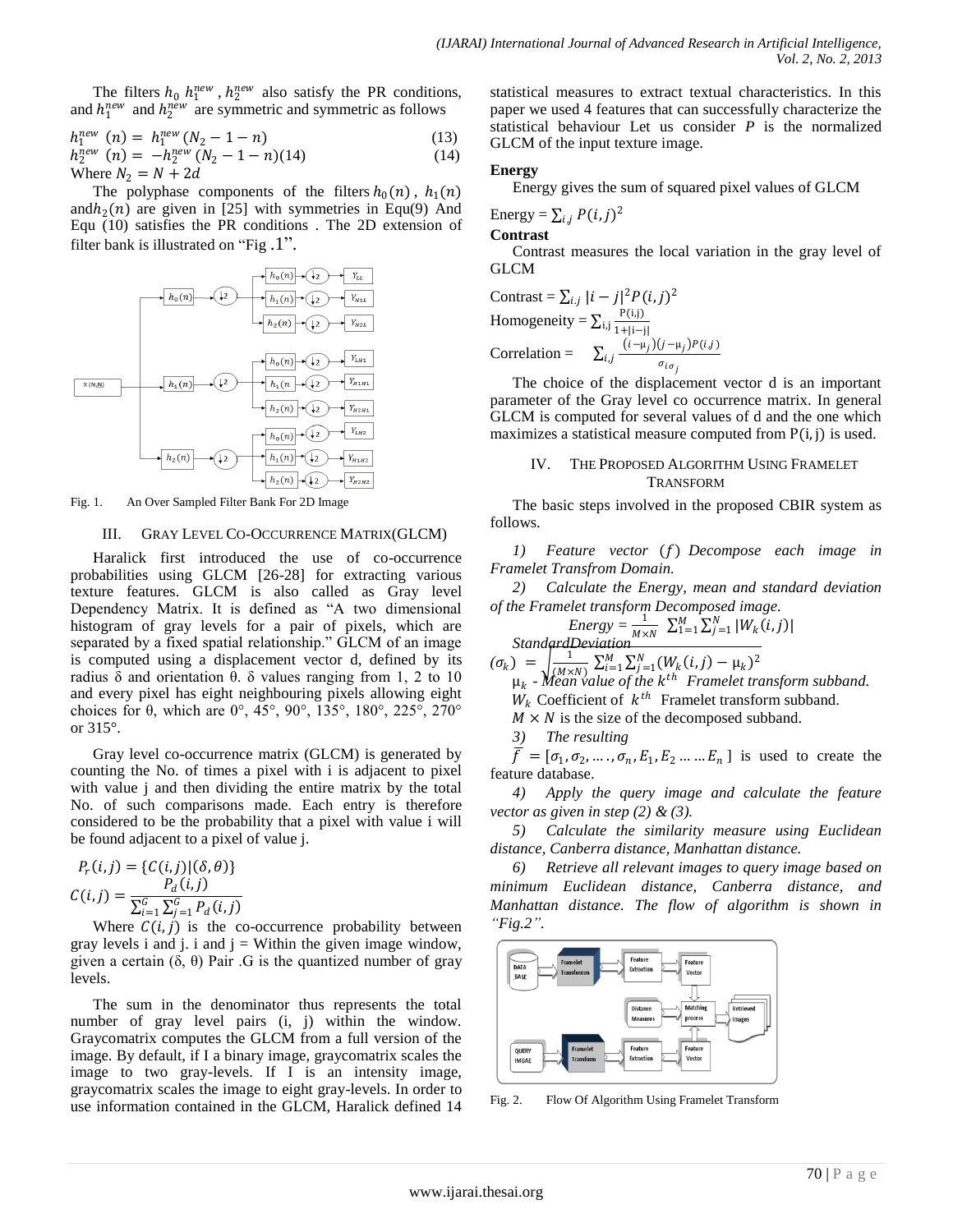#### V. THE PROPOSED ALGORITHM USING FRAMELET TRANSFORM-GRAY LEVEL CO-OCCURRENCE MATRIX (GLCM)

*1) The images are decomposed using Framelet Transform.*

*2) GLCM of the Decomposed subbands are calculated with orientation and distance* 

*3) Finally feature vectors such as contrast, Energy, Correlation, Homogeneity were extracted from GLCMs of subbands.*

*4) The resulting feature vector () is given by*

 $\overline{f} = [CONTRAST_n] ENERGy_n] CORRELATION_n$ 

*] ] is used to create the feature database.*

*5) Apply the query image and calculate the feature vector as given in step (2) & (3).*

*6) Calculate the similarity measure using Euclidean distance, Canberra distance, Manhattan distance.*

7) *Retrieve all relevant images to query image based on minimum Euclidean distance, Canberra distance, and Manhattan distance*.

The feature vectors are stored to be used in the similarity measurement. For creation of feature database above procedure is repeated for the entire image and these feature vectors stored in feature database. Flow of the algorithm is shown in Fig.3



Fig. 3. Flow Of The Algorithm Using Framelet Transform+ GLCM

## VI. SIMILARITY MEASUREMENT

A query image is any one of the images from image database. This query image is processed to compute the feature vector. Distance metrics are calculated between the query image and every image in the database. This process is repeated until all the images in the database have been compared with the query image. After completing the distance algorithm, an array of distances is obtained and which is then sorted. In the presented work three types of similarity distance metric are used as given below:

# *C. Euclidean Distance*

Euclidean distance is not always the best metric. The fact that the distances in each dimension are squared before summation, places great emphasis on those features for which the dissimilarity is large. Hence it is necessary to normalize the individual feature components before finding the distance between two images.

$$
D(q,g) = \left(\sum_i |(f_i(q) - f_j(g))|^2\right)^{1/2}
$$

# *D. Manhattan or City block Distance*

Manhattan or City block Distance is computationally less expensive than Euclidean distance because only the absolute differences in each feature are considered. City block distance is given by

$$
D(q,g) = \sum_i |f_i(q) - f_j(g)|
$$

# *E. Canberra Distance*

*,* 

In this distance, numerator signifies the difference and denominator normalizes the difference. Thus distance values will never exceed one, being equal to one whenever either of the attributes is zero. Thus it would seem to be a good expression to use, which avoids scaling effect. It is obvious that the distance of an image from itself is zero.

$$
D(q,g) = \sum_{i=1}^{L_f} \frac{|f_{g,i} - f_{q,i}|}{|f_{g,i} + f_{q,i}|}
$$

Where q is the query image,  $L_f$  is feature vector length is image in database.  $f_{g,i}$  is  $i^{th}$  feature of image in the database.  $f_{q,i}$  is  $i^{th}$  feature of image in the query image q.

# VII. PERFORMANCE EVALUATION

To evaluate the retrieval efficiency of the proposed system, we use the performance measure, Recall and Precision. Recall measures the ability of the system to retrieve all the models that are relevant, while precision measures the ability of the system to retrieve only the models that are relevant.

$$
Precision = \frac{Number of relevant images retrieved\nTotal number of images retrieved\nRecall = \frac{Number of relevant images retrieved\nTotal number of relevant images\nPrecision Results are tabulated in Table .1 and Table .2.
$$

## VIII. EXPERIMENTAL RESULTS

The algorithm is implemented in MATLAB platform. Database of 400 images of 4 different classes is used to check the performance of the algorithms developed. Same representative sample images which are used as query images as shown in "Fig. 4".



Fig. 4. Sample Query Images From Wang Database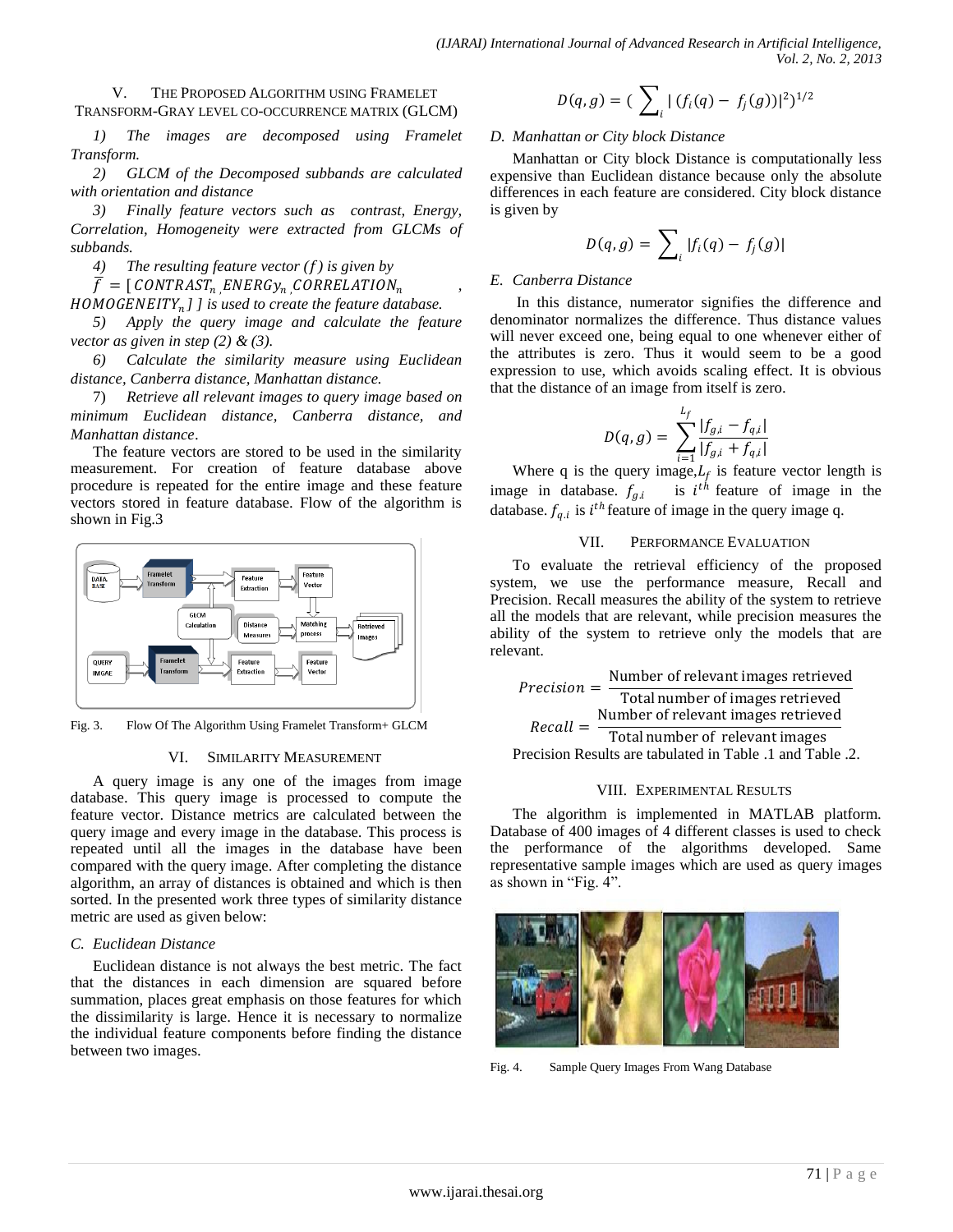| Feature                             | <b>Distance</b> | <b>DISCRETE WAVELET TRANSFORM</b><br><b>Classes</b> |                                 |                     |                            | <b>FRAMELET TRANSFORM</b><br><b>Classes</b> |                                 |                        |                            |
|-------------------------------------|-----------------|-----------------------------------------------------|---------------------------------|---------------------|----------------------------|---------------------------------------------|---------------------------------|------------------------|----------------------------|
|                                     |                 |                                                     |                                 |                     |                            |                                             |                                 |                        |                            |
|                                     |                 | Cars<br>$\left( \frac{6}{2} \right)$                | <b>Flowers</b><br>$\frac{9}{6}$ | <b>Horse</b><br>(%) | <b>Buildings</b><br>$($ %) | Cars<br>$(\%)$                              | <b>Flowers</b><br>$\frac{9}{6}$ | <b>Horse</b><br>$($ %) | <b>Buildings</b><br>$(\%)$ |
| Standard<br>Deviation               | Euclidean       | 40.32                                               | 42.25                           | 39.68               | 39.86                      | 42.32                                       | 44.37                           | 43.67                  | 41.68                      |
|                                     | Manhattan       | 40.00                                               | 41.56                           | 40.57               | 42.91                      | 44.35                                       | 43.14                           | 42.56                  | 44.43                      |
|                                     | Conberra        | 43.45                                               | 42.79                           | 41.45               | 40.24                      | 45.17                                       | 43.40                           | 44.48                  | 45.90                      |
| Energy                              | Euclidean       | 46.00                                               | 45.26                           | 44.49               | 45.43                      | 47.31                                       | 48.95                           | 46.78                  | 45.25                      |
|                                     | Manhattan       | 46.23                                               | 43.69                           | 42.33               | 44.12                      | 46.95                                       | 45.67                           | 47.39                  | 47.02                      |
|                                     | Conberra        | 47.56                                               | 46.10                           | 45.32               | 43.78                      | 48.90                                       | 47.65                           | 44.73                  | 45.62                      |
| $Energy +$<br>Standard<br>Deviation | Euclidean       | 48.63                                               | 49.92                           | 47.86               | 46.82                      | 49.64                                       | 50.37                           | 51.39                  | 50.38                      |
|                                     | Manhattan       | 49.45                                               | 43.45                           | 49.10               | 48.43                      | 50.24                                       | 49.10                           | 52.56                  | 51.29                      |
|                                     | Conberra        | 47.53                                               | 48.17                           | 48.60               | 46.30                      | 56.78                                       | 55.64                           | 53.62                  | 54.75                      |

#### TABLE I. PRECISION VALUES FOR FRAMELET TRANSFORM AND DISCRETE WAVELET TRANSFORM

TABLE I. .PRECISION VALUES FOR FRAMELET TRANSFORM + FOR FRAMELET TRANSFORM+GLCM AND DWT+GLCM

| <b>Distance</b> |             | <b>DISCRETE WAVELET TRANSFORM+GLCM</b>         |                                               |                                   | <b>FRAMELET TRANSFORM + GLCM</b> |                          |                                |                         |  |
|-----------------|-------------|------------------------------------------------|-----------------------------------------------|-----------------------------------|----------------------------------|--------------------------|--------------------------------|-------------------------|--|
|                 | Cars<br>(%) | <b>Flowers</b><br>$\left( \frac{9}{6} \right)$ | <b>Horses</b><br>$\left( \frac{9}{0} \right)$ | <b>Buildings</b><br>$\frac{1}{2}$ | Cars<br>$\frac{9}{0}$            | <b>Flowers</b><br>$($ %) | <b>Horses</b><br>$\frac{9}{6}$ | <b>Buildings</b><br>(%) |  |
| Euclidean       | 55.56       | 57.42                                          | 53.61                                         | 54.42                             | 60.45                            | 62.10                    | 62.45                          | 61.41                   |  |
| Manhattan       | 56.78       | 52.34                                          | 56.78                                         | 55.56                             | 61.42                            | 63.56                    | 63.29                          | 64.78                   |  |
| Canberra        | 59.67       | 55.53                                          | 57.69                                         | 56.79                             | 65.89                            | 66.95                    | 64.67                          | 66.60                   |  |

To evaluate the algorithms such as Framelet transform and Framelet co-occurrence features in image retrieval, two relative algorithms DWT and DWT combined with Gray level co-occurrence are used to compare with it. We have used three different similarity measures, Euclidean distance, Manhattan distance and Canberra distance.

First algorithm is based on extracting features from coefficient in the subbands of Framelet Transform. In this Energy, standard deviation and Energy + Standard deviation is used to create the feature vectors. Three distance measures are used to match 4 sample query images with the Database includes 400 images of four different classes and the tabulated results were shown in Table 1. The proposed method gives high precision compared to discrete wavelet transform (DWT) based image retrieval.

In second algorithm Framelet-Gray level co-occurrence matrix (GLCM) method is particularly better than the method based on Discrete Wavelet transform- co-occurrence matrix (GLCM).

Proposed method we have used four GLCM statistical measures namely Energy, Contrast, Homogeneity and correlation .Gray level co-occurrence of coefficients of Framelet transform subbands angle( $0^0$ ) and distance (d=1) were used and the precision results shown in Table.2. Which shows proposed method is efficient than DWT-GLCM methods. Canberra distance measures gives better retrieval results in both the proposed methods. Average Precision is calculated and the graph is drawn between Average precision with distance measures as shown in "Fig.5"





Fig. 5. Average Precision Vs Distance Measure